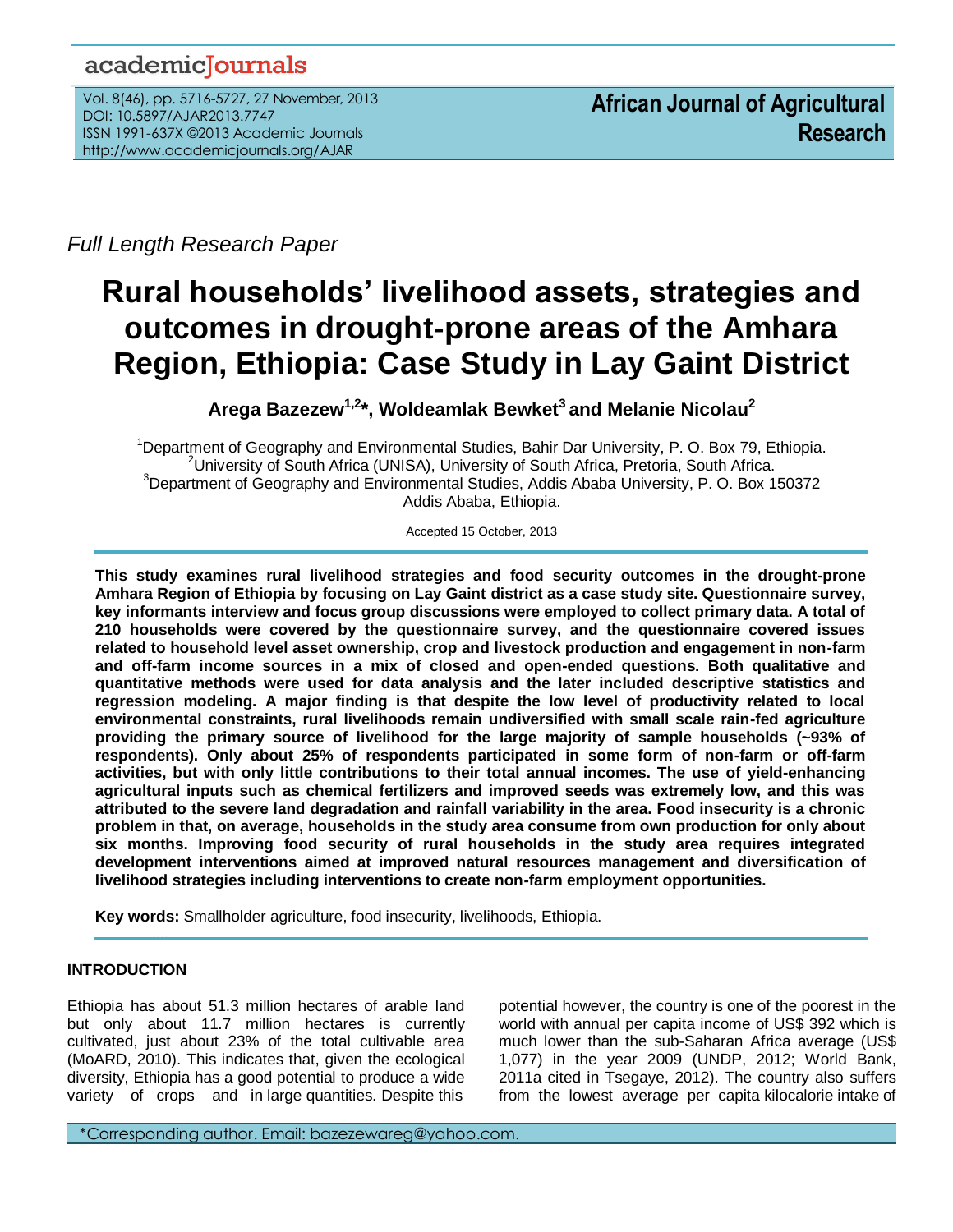1,980 and high incidence of absolute poverty (USAID, 2012). The population living below the poverty line of less than US\$ 2.0 a day accounts for 77.6% (Oxford Poverty and Human Development Initiative (OPHI), 2012). With a low human development index of 0.383, Ethiopia is ranked 174 out of 187 countries in UNDP's human development report of 2011 (UNDP, 2011; Shitarek, 2012). Poverty head count indices and inequality in 2010/2011 showed that 33.6% of the population suffers from food poverty and 29.6% of total poverty (FDRE, 2012). A contributory factor to the widespread rural poverty and food insecurity in Ethiopia is the very low productivity of the smallholder agriculture, which employs over 80% of the country's population (Canali and Slaviero, 2010). Smallholder farmers are the major producers of food through low-input, rain-fed and lowoutput farming systems (MoARD, 2010).

Drought, erratic rainfall, backward production technologies, small size of farmlands, and land degradation are the major causes for the low agricultural productivity in Ethiopia. Among these, drought is the most significant trigger that often leads to transitory food insecurity; a slight change in rainfall often leading to dramatic declines in crop yields. For example, Oxfam estimated that drought alone costs Ethiopia US\$ 1.1 billion per year (Shitarek, 2012). On the other hand, because of shortage of startup capital, limited skills, weak marketing systems and inadequate policy attention, employment opportunities in non-farm or off-farm activities are extremely rare in rural Ethiopia (Gebrehiwot and Fekadu, 2012). Currently over 10 million people in Ethiopia are either chronically or transitorily food insecure and depend on the - government's safety nets program as the main source of income (MoFED, 2007; Ramanaiah and Gowri, 2011). Ethiopia is one of the poor countries that heavily depend on external food support, receiving about 5% of the total food aid given to Africa (EEA, 2009; Berhan, 2010). The aim of this study was to investigate livelihood assets, strategies and food security outcomes of rural households in a drought-prone environment in highland Ethiopia by using the case study research design. The specific objectives were to: (i) Describe rural households' possession of livelihood assets; (ii) Examine livelihood strategies employed by rural households in drought-prone environments and their livelihood outcomes as measured by annual total incomes, and (iii) Explore determinants of livelihood outcomes of households as measured by annual total incomes.

A few studies already exist about household livelihood strategies and outcomes in Ethiopia (e.g., Ellis, 2000; Yared, 2001; Degefa, 2005; Ellis and Tasew, 2005; Ayele, 2008; Beyene, 2008; Josef and Laktech, 2009; Fekadu, 2010; Alebachew, 2011; Chamberlin and Schmidt, 2011; Adugna and Wagayehu, 2012; Gebrehiwot and Fekadu, 2012). This study makes an important addition to the existing literature by investigating livelihood outcomes in the context of the sustainable rural livelihoods framework and by taking into account the spatial dimension of the problem by looking at the role of local scale agro-climatic factors in household food security outcomes. In other words, it attempts to identify local scale opportunities and constraints faced by smallholder farmers because of the varying geographical space (Chamberlin and Schmidt, 2011) and households' possession of livelihood assets. Livelihood and food security studies at the household level facilitate identification of most appropriate livelihood improvement strategies that could be implemented by the government and communities to improve local livelihood outcomes. Thus, the study has practical significance for designing a more targeted and effective food security related development interventions in the study area, and in other similar environments in the country.

#### **MATERIALS AND METHODS**

#### **Description of the study area**

The study was conducted in Lay Gaint district in the Amhara Region (Figure 1). It is one of the 64 food insecure districts in the Amhara Region (out of the total of 126 districts). Lay Gaint covers a total area of 1320.3  $km^2$  and has a population density of 185 persons per  $km^2$  (CSA, 2010), which is one of the highest in the Region. Topography of the area is rugged with elevations varying between 1200 m asl and over 4000 m asl. The area receives annual rainfall of 898.3 mm. June, July and August are the rainy months. The mean annual temperature ranges from 4°C (on top of Guna Mountains) to 28°C (in the Tekeze river valley). The dominant soil types are Vertic Cambisols (Birhanu, 2009). Based on the traditional agro-ecological classification system, three agro-climatic zones are found in the area: Kolla (hot tropical), Woina-Dega (temperate) and Dega (cool), with an elevation of 500-1500, 1500- 2300 and 2300-3200 m asl, respectively (Chamberlin and Schmidt, 2011). Small scale mixed agriculture is the dominant source of livelihood to the local people. Barely, wheat, tef and potatoes are the principal crops, and from the livestock cattle, sheep and goats are dominant.

#### **Data collection and analysis**

The study employed purposive, cluster and random sampling methods to select the specific sample sites and households. Selection of the study district was purposive based on the researchers' prior knowledge of the area. The specific Rural Kebele Administrations (RKAs<sup>1</sup>) were selected in a cluster sampling approach where all the RKAs in the district were first clustered into the three major agro-ecological zones (Dega, Woina-Dega and Kolla) and then three RKAs were selected, one each from the three zones, in a random sampling procedure. The assumption was that in similar agro-ecological zones households share similar livelihood opportunities and constraints. Households in each RKA were further grouped into wealth categories based on information obtained from focus group discussions (FGDs), key informants (KIs), authors' prior experience and secondary sources. It was assumed that livelihood risks and shocks have different impacts on households of different wealth groups. Finally, a total of 210 households were sampled for a questionnaire survey from the three RKAs using proportional stratified random sampling technique based on the sampling frames obtained from the RKA offices (Table 1). In addition to the household survey, a total of six key informant interviews and three focus group discussions were conducted in each of the three RKAs. The fieldwork was conducted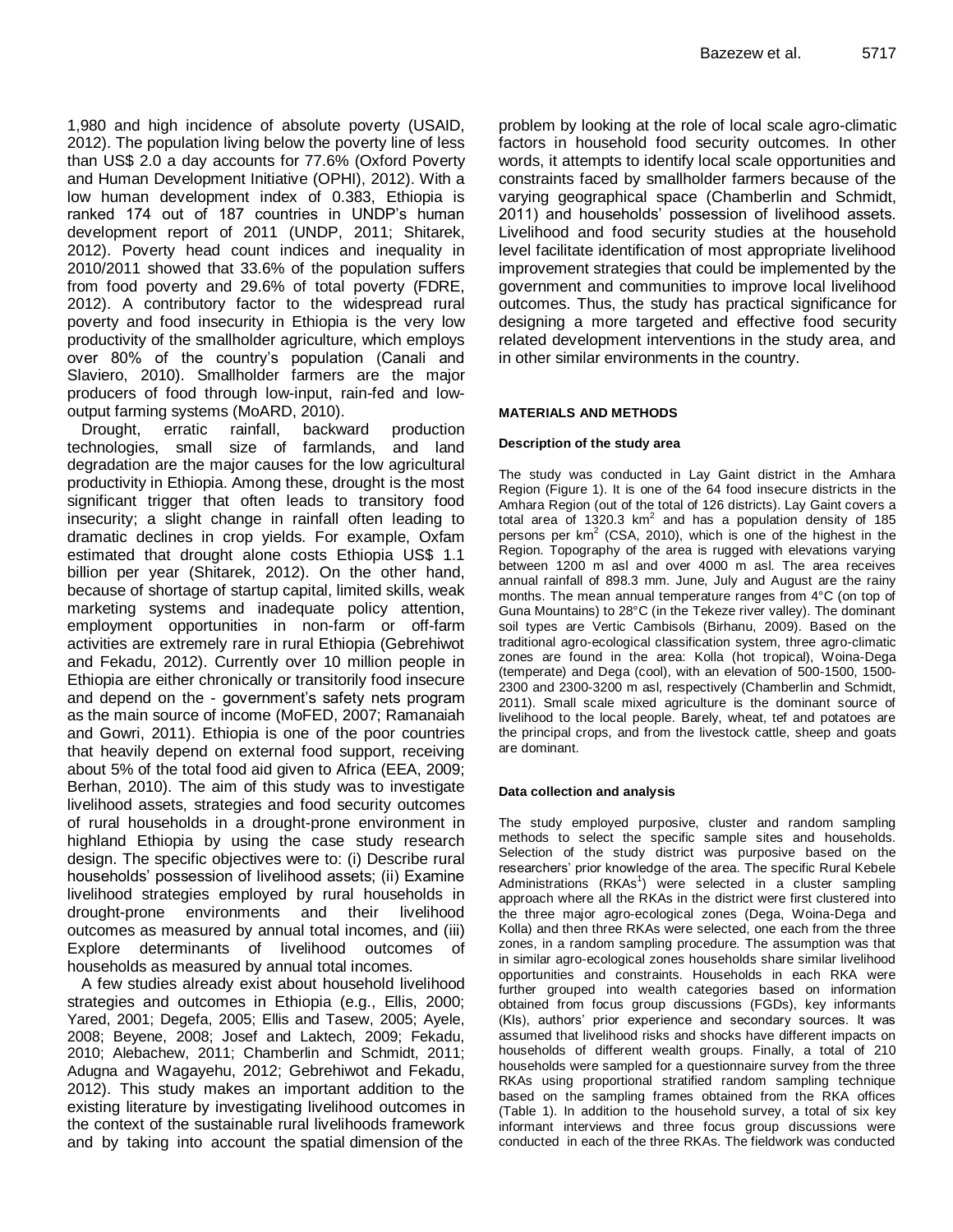

**Figure 1.** Location map of Lay Gaint district in the Amhara Region, Ethiopia.

| <b>RKAs</b>   | Agro-ecology | Wealth<br>category | <b>Population</b> | <b>Sample</b><br>households | Questionnaire<br>returned |
|---------------|--------------|--------------------|-------------------|-----------------------------|---------------------------|
|               |              | Better-off         | 202               | 10                          | 10                        |
| Akbet         | Dega         | Middle             | 481               | 24                          | 24                        |
|               |              | Poor               | 740               | 36                          | 36                        |
|               |              | Better-off         | 188               | 9                           | 9                         |
| Mesgench      | Woina-Dega   | Middle             | 403               | 20                          | 20                        |
|               |              | Poor               | 820               | 41                          | 41                        |
|               |              | Better-off         | 175               | 10                          | 9                         |
| Safda Giorgis | Kolla        | Middle             | 301               | 20                          | 16                        |
|               |              | Poor               | 790               | 40                          | 36                        |
| Total         |              |                    | 4100              | 210                         | 201                       |

**Table 1.** Sample size by agro-ecological zone and wealth categories of the study area in the Amhara Region.

#### between March and April 2011.

The survey questionnaire covered issues related to households' livelihood assets, crop and livestock production and engagement in off-farm and non-farm activities. In-depth interviews with key informants and focus group discussions covered issues related to perceptions of future food security; major sources of income of households, assets owned, and required government interventions to improve household level food security. The data generated by the structured questionnaire were entered into the statistical package SPSS (Statistical Package for Social Scientists) and analyzed using descriptive statistics and linear regression. The information collected through key informant interviews and focus group discussions were analyzed contextually to substantiate and supplement the quantitative results from the structured questionnaire.

Linear regression modeling was used to identify significant factors influencing household annual incomes (dependent variable for the regression modeling). Annual income of households was taken as a proxy for the livelihood outcome of households from their diverse livelihood strategies, as annual incomes broadly determine food security status and wellbeing of households (Babu and Sanyal, 2009). Hence, the major sources of income for the households included small-scale agriculture (crop and livestock production, and sale of trees and fruits), engagement in off-farm and non-farm activities, participating in public works programs and receiving remittances. Explanatory variables for the regression modeling included selected socio-economic and biophysical factors that are assumed to influence annual incomes of households in the study area.

#### **Conceptual framework**

The sustainable livelihoods framework (SLF) captures what people possess as assets, do in order to make a living, risk factors and institutions, and policy context that enhances or hinders peoples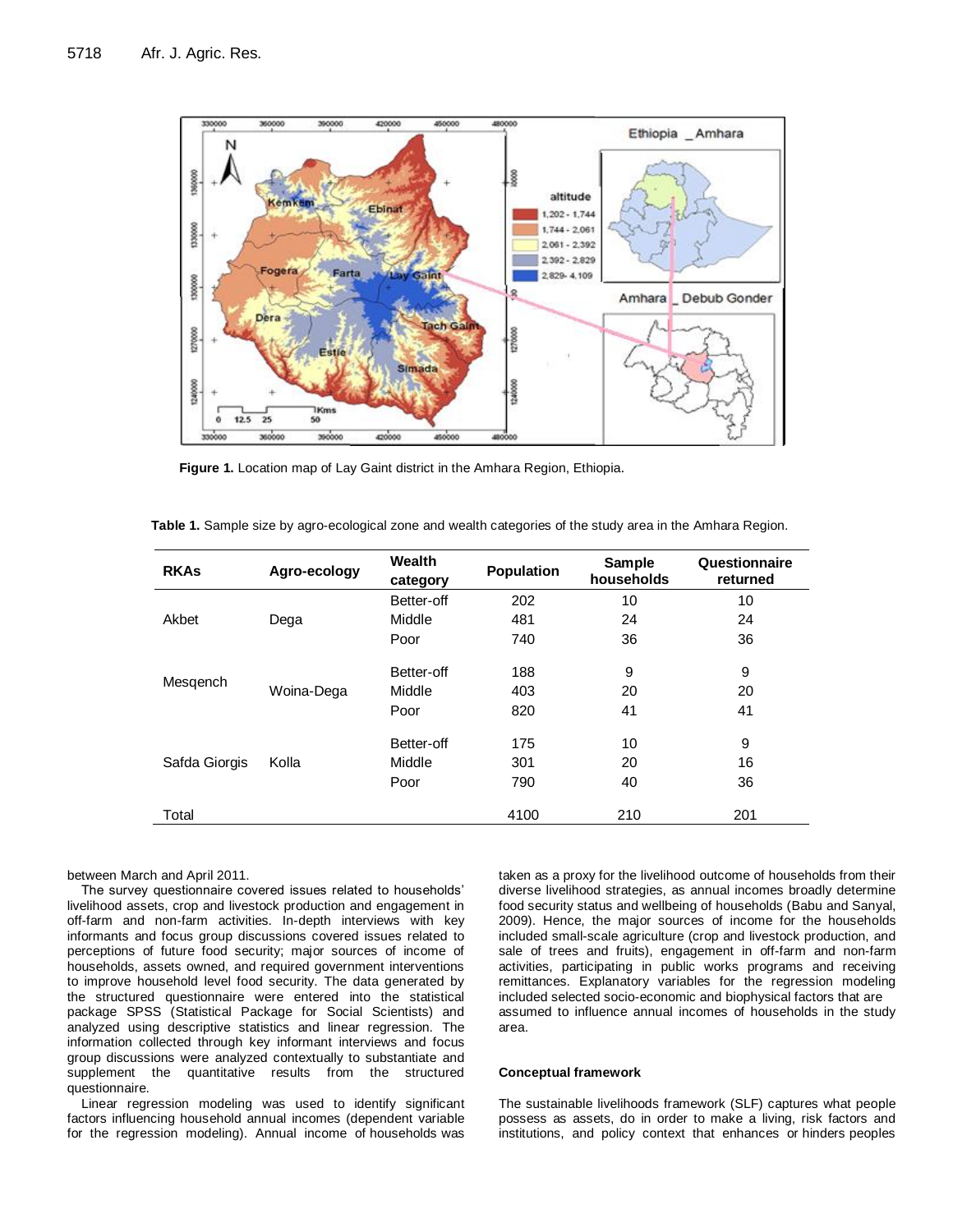livelihood outcomes. The SLF is used to identify vulnerable groups of people to improve their livelihood outcomes and eliminate poverty (Farrington et al., 1999; Kollmair and Juli, 2002). In other words, it helps to understand how people cope with stresses and shocks through their capabilities, assets and strategies to secure livelihood outcomes (Ellis and Allison, 2004). It also describes factors affecting household livelihoods (Kappel et al., 2010). The five components constitute SLF are vulnerability context, livelihood assets, livelihood strategies, structures and processes and livelihood outcomes. The vulnerability context describes the external environment that people live in. This includes critical trends (population trends or technological trends), shocks (natural disasters or economic inflation), and seasonality (the way prices, employment opportunities and production might shift with the seasons) (Ellis, 2000; Kollmair and Juli, 2002). Livelihood assets are the resources on which people draw in order to carry out their livelihood strategies (Ellis and Allison, 2004; Farrington et al., 1999). Baumann (2002) pointed out that the single most important factor in determining the success of livelihood strategies is probably access to sufficient capital assets although the vulnerability context and the constraints and opportunities posed by wider institutional processes also play a critical role for livelihood outcomes. Transforming structures and processes include institutions, organizations and policies that frame the livelihoods of people, and they are found at all levels – from the household to the international level (Kappel et al., 2010).

As Baumann (2002) stated the SLF appreciates policies, institutions and processes that operate at all levels- from the household to the international arena. Livelihood strategies comprise a combination of activities and choices that people undertake in order to achieve their livelihood goals (Ellis and Allison, 2004). Livelihood strategies are complex, subjective and not necessarily related to short-term material gains (Baumann, 2002). Livelihood outcomes are achievements of livelihood strategies such as more income, increased well being, reduced vulnerability and improved food security (Shahbaz, 2008)**.** 

#### **RESULTS AND DISCUSSION**

#### **Livelihood assets among the sample households**

Livelihood assets owned by households represent the basic building blocks with which households undertake production, engage in labour markets and participate in reciprocal exchange with other households (Ellis, 2000). These include skills and experience of household members (human capital), their relations within wider communities (social capital), their natural environment (natural capital), and physical and financial resources (Gebrehiwot and Fekadu, 2012). In the study area, possession of these capital assets varies among households and by agro-ecological zones, as presented in the following paragraphs. This reflects the fact that different geographic locations provide different resource endowments, and hence people face different constraints and employ different strategies to achieve livelihood outcomes (Barrett and Webb, 2001).

#### *Human capital*

Household size, age, education and health status,

experience in farming activities are important human capital assets for households livelihoods. Among these, skilled work force is considered a vital human resource to bring about development. In the study area, about 89% of children were enrolled in primary and secondary schools during the field survey, but 61% of sampled household heads were illiterate. Only about 7% of them had some level of formal education. Of the total female-headed households, only about 8% were able to read and write. An assessment was made to see the influence of education on households' vulnerability to food insecurity. The result revealed that 60% of the illiterate households were vulnerable to food insecurity. The average family size was 5.2 and the dependency ratio was 92%. Malaria was identified as a major health problem in the Kolla zone, while water borne diseases were reportedly common in the Dega zone of the study area.

## *Social capital*

Local informal institutions such as religious institutions, self-help groups, small credit schemes and cooperatives were found to be the important social capital assets in the study area. The different institutions are known by different local names: idir (mutual support particularly related to loss of a family member due to death), equib (local savings groups), and mahiber (an association for feasts and labour sharing). These institutions offer mechanisms for the people to help each other in times of need, solve internal conflicts, and thus reducing powerlessness and mitigate adverse effects of immediate social problems. These informal institutions therefore support the formal political structures such as RKAs in providing services to communities. During the field survey, about 94, 58 and 21% of sample households were involved in idir, mahiber and equip, respectively. Twigg (2001) noted that poor societies who are well organized and cohesive are able to cope with disaster events better than divided communities by race, religion, class or caste. In other words, people that share strong ideologies or beliefs and possess good experiences of cooperation are more likely to help each other during times of crises than people who feel fatalistic or independent to each other. The more memberships a household has the more possibilities for it to have social networks to promote positive livelihoods.

#### *Physical capital*

Roads, markets, schools, health centers, shelter, access to information, water harvesting and soil conservation structures were identified as vital physical capital assets by KIs and FGD participants. The study district's education office expert pointed out that the distribution of schools was relatively better in the Dega zone compared to the other zones. The district as a whole was served by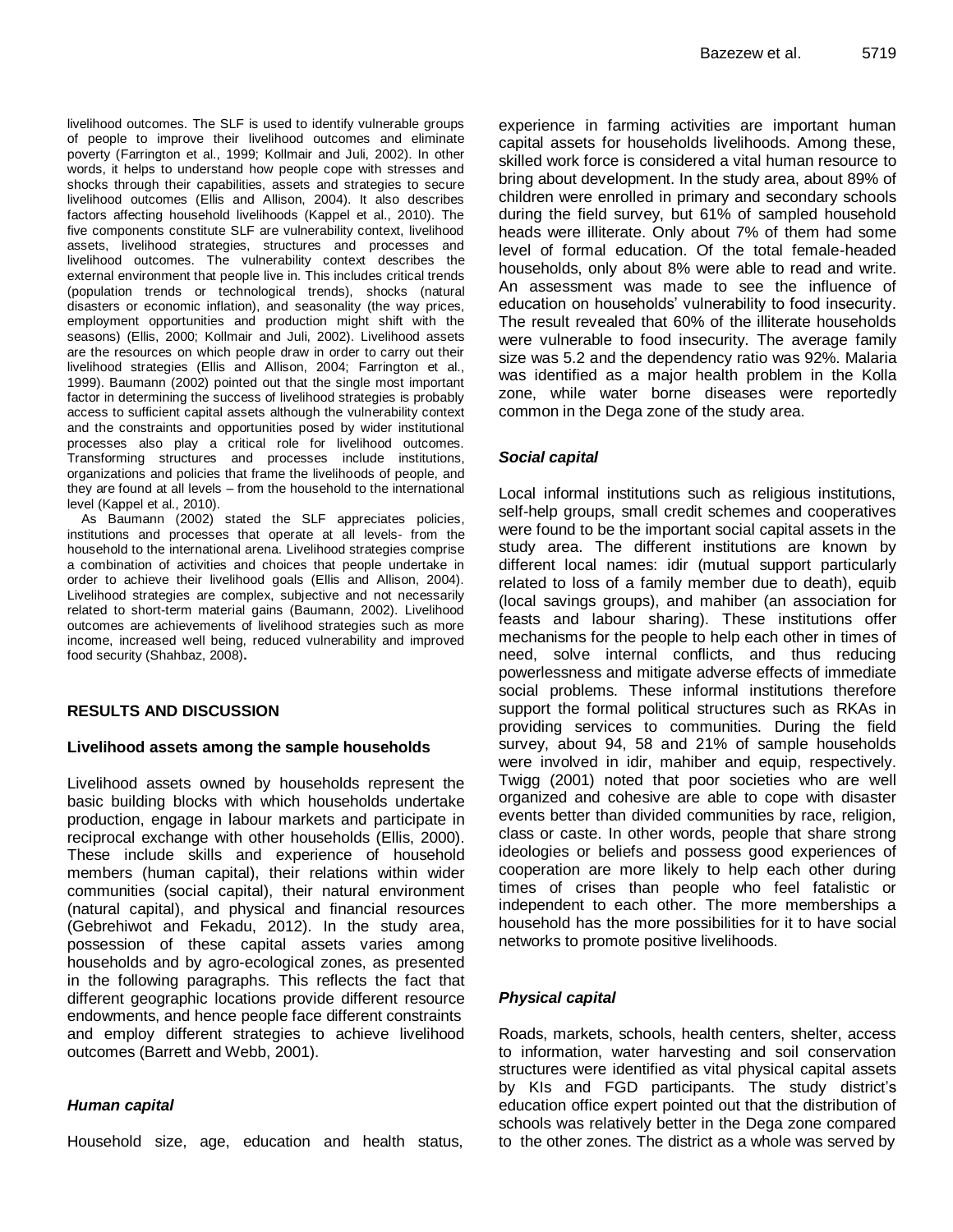94 primary schools, 2 secondary schools and 1 preparatory school. It was also found out that in every RKA, there was one health post but there was a serious shortage of trained professionals; for instance, the ratio of health extension workers to the population was 1:3,000. From the sampled households, about 83% of the poor lived in grass-thatch-roofed houses. In general, infrastructure is considered an essential element to reducing poverty, and this is not adequately available in the study area.

## *Natural capital*

In the study area, farmland was considered by the rural households as the most important natural capital. Availability of water, grazing land and fuel wood were also mentioned as important natural assets by respondents. All of these resources were reportedly very scarce in the study area. It was found that 92% of the sample households did not own any grazing land. Landholdings were in general small, and varied between the agro-ecological zones. The average landholdings in Dega and Woina-Dega were 1.06 and 0.72 ha, respectively, and the average landholding of the entire sample households was 0.88 ha. By wealth categories, better-off, middle and the poor owned on average, 0.92, 0.88 and 0.80 ha of land, respectively. One-way ANOVA confirmed that these differences were statistically significant (at  $p < 0.01$ ).

About 57% of respondents had access to piped water, while 26% used unprotected springs and the rest obtained their waters from nearby rivers and streams. The study found that availability of water in the Kolla zone was a serious problem and on average women in this zone traveled a round-trip of about four hours a day to fetch water. Almost all households (98.9%) used fuel wood as their primary source of energy for cooking and lighting. The sampled households traveled on average a round-trip of more than three hours a day to collect fuel wood.

## *Financial capital*

These refer to financial resources such as cash, liquid assets (livestock, jewelry), pension, and remittances and the like (Kollmair and Juli, 2002). In the study area, the major sources of finance include agricultural products (crop and livestock production, fruits, eucalyptus trees), engagement in food-for-work/cash-for-work activities, remittances and non-farm and off-farm activities. As shown in Table 8, estimated average annual incomes from the different sources were Birr 43,824.7 per household. From this, annual incomes from agricultural products were dominant and accounted for 88.5% of total. Annual incomes from off-farm and non-farm

activities were low (7.3% of total). Livestock as financial assets contribute to household livelihoods in many ways. They provide cash income through sale of animals and animal products, which enables purchasing of food and agricultural inputs as necessary. Meena and O'Keefe (2007) added that livestock can be considered as liquid assets that can be turned into other forms of financial capital relatively quickly. As it can be seen in Table 6, average annual income from the livestock sector was Birr 15,753, which is the second largest following income from crop production (Table 4). The other sources, foodfor-work/ cash-for-work, remittances and equib, accounted for estimated average annual incomes of Birr 301.8, 243.0 and 282.0, respectively, to the sample households.

## **Livelihood strategies among the sample households**

## *Crop production*

Crop production is the major source of incomes and consumption for the majority of the sample households (Table 2). The major crops grown in the Dega zone in order of importance include wheat, barley, triticale, faba bean, tef and field peas. Wheat, maize, barely, tef, triticale and sorghum are the dominant crops in the Kolla zone and almost all the crops listed are grown in the Woina-Dega agro-ecological zone. Among the different types of crops, barley and wheat account for about 50% of the total crop production in the three agro-ecological zones. As it can be seen in Table 2, the percentage contributions of pulses such as faba beans and field peas in 2010/11 were low. A previous study (Aklilu et al., 2000) in the study area indicated that total production of the major pulses such as beans and peas was declining mainly due to recurrent drought, hail damage, soil degradation and diseases.

As it is shown in Table 3, about 70% of sample respondents produced below ten quintals. Those who produced above twenty quintals per year accounted for only about 14%. Agro-ecologically, about 90% in Kolla and 77% in Woina- Dega zone produced below ten quintals per year. One-way ANOVA showed that the differences among the three zones were statistically significant (at  $p < 0.001$ ). The mean crop production of the entire sample households was 11 quintals. The survey result from the three zones on the other hand indicate that households need on average 20 quintals of crops per year to meet the minimum food requirements of households. The study found out that households consume from own produce on the average for six months.

Table 4 shows estimated annual income of the sample households from crop production at averages of Bega (dry season) and Kiremt (wet season) prices for the year 2010/11. The produces were expressed in terms of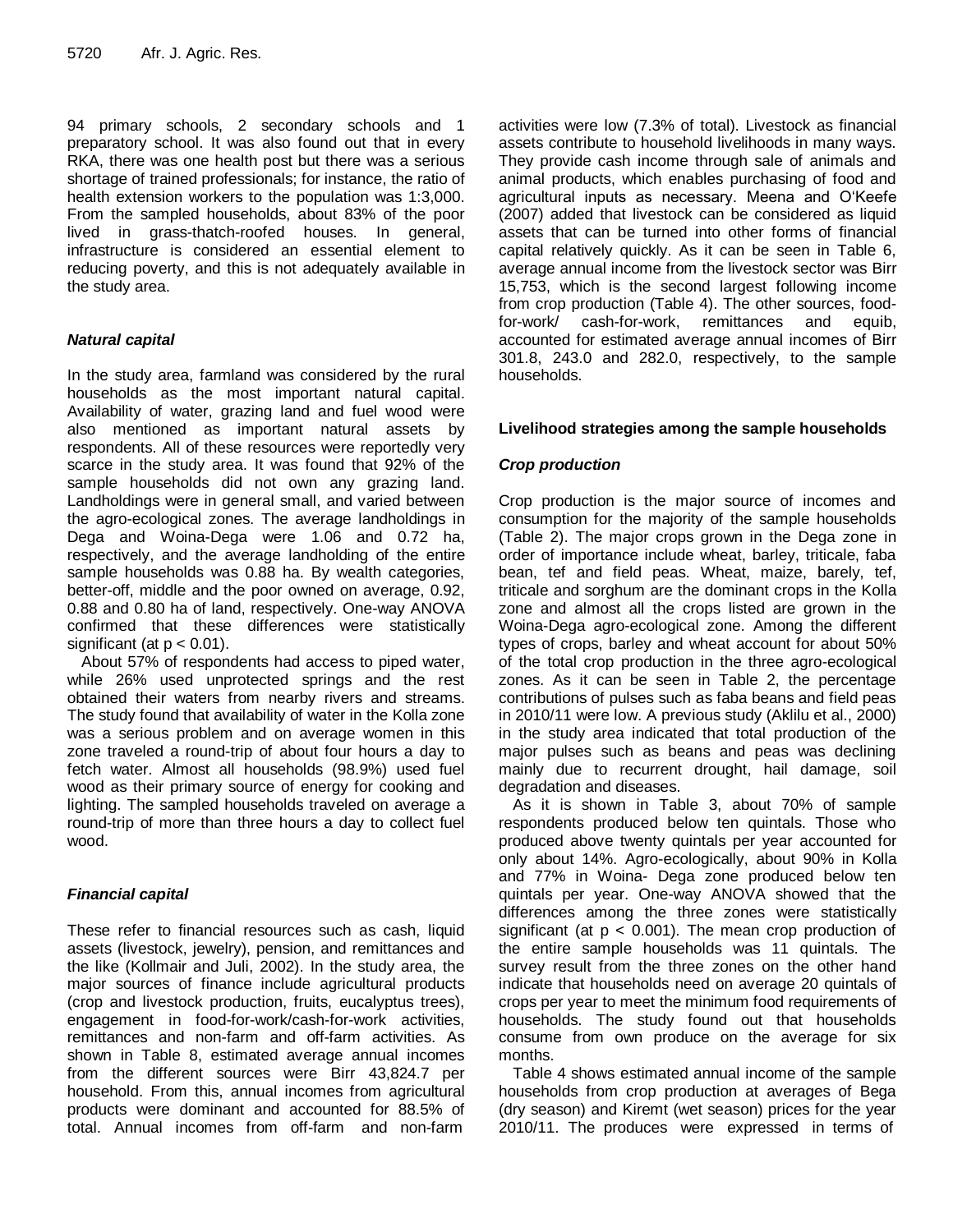| Crop                    | Dega   | <b>Woina-Dega</b> | Kolla | Total  | % of total | <b>Production per HH*</b> |
|-------------------------|--------|-------------------|-------|--------|------------|---------------------------|
| Barely                  | 166.5  | 40.5              | 64.0  | 271.0  | 13.2       | 1.3                       |
| Wheat                   | 544.0  | 123.8             | 74.0  | 741.8  | 35.9       | 3.7                       |
| Triticale               | 115.0  | 76.5              | 12.0  | 203.5  | 9.9        | 1.0                       |
| Tef                     | 60.0   | 50.0              | 90.0  | 200.0  | 9.8        | 1.0                       |
| Faba beans              | 84.8   | 9.0               | 18.0  | 111.7  | 5.5        | 0.5                       |
| Field peas              | 53.0   | 35.5              | 31.0  | 119.5  | 5.6        | 0.6                       |
| Maize                   | 0.0    | 11.0              | 115.0 | 126.0  | 6.1        | 0.7                       |
| Sorghum                 | 0.0    | 72.1              | 53.0  | 125.1  | 6.1        | 0.7                       |
| potatoes                | 127    | 28.8              | 7.0   | 162.8  | 7.9        | 0.8                       |
| Total                   | 1159.3 | 447.3             | 464   | 2070.3 | 100        | 10.3                      |
| Total production per HH | 14.7   | 6.4               | 7.6   | 10.3   |            |                           |

**Table 2.** Crop production by agro-ecological zones of the study area in the Amhara Region (in Quintals; 1 Qunital ≈ 100 kg).

\*HH = Household.

**Table 3.** Crop production by the sample households of the study area in the Amhara Region in 2010/11 (% respondents).

| <b>Crop production (Quintal)</b> | Dega | Woina-Dega | Kolla | <b>Total</b> |
|----------------------------------|------|------------|-------|--------------|
| Below 10                         | 44.3 | 77.1       | 90.2  | 69.7         |
| $10 - 20$                        | 31.4 | 8.6        | 8.2   | 16.4         |
| $21 - 30$                        | 15.6 | 5.7        | 1.6   | 8.0          |
| $31 - 40$                        | 2.9  | 1.5        | -     | 1.5          |
| 41-50                            | 2.9  | 2.8        | -     | 2.0          |
| Above 50                         | 2.9  | 4.3        |       | 2.4          |

**Table 4.** Estimated average incomes of the sample households from crop production of the study area in the Amhara Region (in Birr) in 2010/11 (Birr 17.67 = US\$ 1.0).

| Crop       | Dega           | Woina-Dega | Kolla   | <b>Total</b> | % of total |
|------------|----------------|------------|---------|--------------|------------|
| Barely     | 1,660.0        | 405.0      | 734.4   | 2,799.4      | 13.1       |
| Wheat      | 5,828.6        | 1,317.9    | 909.8   | 8,056.3      | 37.3       |
| Triticale  | 1,314.3        | 874.3      | Ξ.      | 2,188.6      | 10.1       |
| Tef        | 857.1          | 714.3      | 1,475.4 | 3,046.8      | 14.1       |
| Faba beans | 771.4          | 128.6      | 265.6   | 1,165.6      | 5.4        |
| Field peas | 758.7          | 500.0      | 609.8   | 1,868.5      | 8.6        |
| Maize      | $\blacksquare$ | 39.3       | 471.3   | 507.6        | 2.3        |
| Sorghum    | $\overline{a}$ | 741.6      | 625.6   | 1,367.2      | 6.4        |
| Potatoes   | 457.1          | 102.9      | 26.2    | 586.2        | 2.7        |
| Total      | 11,647.2       | 4,823.9    | 5,118.1 | 21,586.2     | 100        |
| % of total | 54.0           | 22.3       | 23.7    | 100          |            |

monetary equivalents to enable comparisons and for a better understanding of the situation. Prices of crops in Ethiopia are generally lower during Bega (December, January and February); and increase from the Belg (spring) season onwards to the Kiremt season (when it is often highest). KIs and FGDs unanimously agreed that in Kiremt prices of crops peak and often become unaffordable for the poor who always face scarcity of cash. Informants further noted that Kiremt is the period when majority of the poor are unable to feed their families. For that reason, estimated average prices of crops produced in 2010/11 were taken during the field survey. As shown in Table 4, Dega agro-ecological zone accounts for the largest share of the average annual incomes from crop production (54% of total) followed by Kolla zone (23.7% of total). From the different cropsgrown in the study area, wheat was a good source of income for the entire sample households (37.3% of total) followed by barley (13% of total). From the total annual income of households from wheat, Dega alone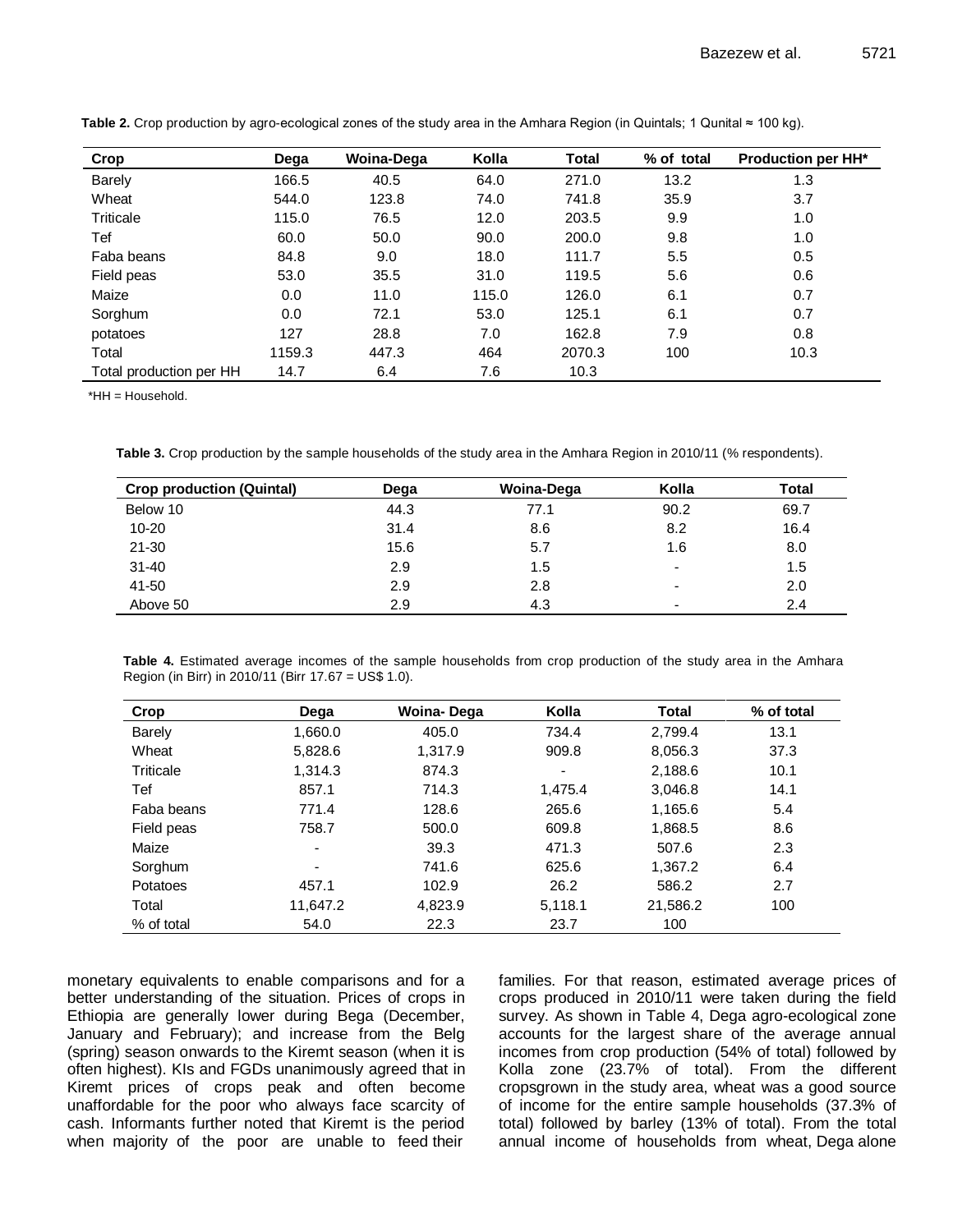| Livestock                  | Dega  | Woina-Dega     | Kolla            | <b>Total</b> | Per household |
|----------------------------|-------|----------------|------------------|--------------|---------------|
| Cows                       | 94    | 44             | 46               | 184          | 0.9           |
| Oxen                       | 101   | 57             | 56               | 214          | 1.06          |
| Calves                     | 130   | 40             | 45               | 215          | 1.1           |
| Sheep                      | 397   | 98             | 141              | 636          | 3.2           |
| Goats                      | 19    | 53             | 85               | 157          | 0.8           |
| Mules                      | 19    | 4              | 8                | 31           | 0.2           |
| Horses                     | 31    | $\overline{4}$ | 0.0              | 35           | 0.2           |
| Donkeys                    | 52    | 38             | 55               | 145          | 0.7           |
| Total                      | 843   | 338            | 436              | 1617         | 8.0           |
| Livestock/HH               | 12.0  | 1.7            | $2.2\phantom{0}$ | 8.0          | -             |
| Total in TLUs <sup>2</sup> | 336.7 | 128.8          | 156.2            | 621.7        |               |
| TLUs/HH                    | 4.81  | 1.84           | 2.56             | 3.1          | ۰             |
| Chickens                   | 151   | 81             | 126              | 358          | 1.8           |

| Table 5. Number of livestock by agro-ecological zones of the study area in the Amhara Region in the year 2010/11. |  |  |
|-------------------------------------------------------------------------------------------------------------------|--|--|
|-------------------------------------------------------------------------------------------------------------------|--|--|

accounted for 72% of total followed by Woina-Dega (16% of total). Tef was dominant in Kolla (48% of total). Triticale, a newly introduced crop in the study area has become a good source of income for the Dega zone (60% of total).

The majority of respondents (85% of total) perceived a declining trend of crop production over the past years, which was also supported by available data. For instance, total cereal production was 409,877 quintals in 2001 and declined to 341,400 quintals in 2011 (Lay Gaint Woreda Office of Agriculture, 2011). The reasons for the decline, as perceived by the sampled household heads included soil degradation (60.7%), erratic rainfall (94%), land tenure insecurity (89.9%) water logging (29%), land scarcity (89.7%) and the rugged topography (67%). Measures taken to maintain and improve crop production by the households include use of compost (91%), terracing (92%), crop rotation (74%), use of chemical fertilizers (48%) and tree planting (58%). The use of chemical fertilizers among the sample households was generally low; households used on average 75 kg of chemical fertilizers and 20 kg of improved seeds per ha in 2010/2011. The surveyed households grew five to twelve different types of crops either in combination in the same field or in small separate plots. They did not think in terms of either market values or land suitability in their choice of crops, but for self sufficiency and mitigation of risks from crop failure. That is, if one or more of the crops fail due to unexpected weather conditions, it might be possible that other crops will survive. Specialization in terms of crop choice, in the words of respondents, was equivalent to 'storing all of one's eggs in one basket'. Diversification was therefore a preferred livelihood strategy to specialization among farmers of the study area.

#### *Livestock production*

The total livestock of the sample households was 1617

composed of cattle, small ruminants and equines (Table 5). The sample households owned on average 8 animals. The total number of chickens among the surveyed households was 358, with 1.8 per household. Among livestock, small ruminants were dominant (48%) followed by cattle (about 40%) and the fewest were equines (12%). Equines (mules and horses) accounted for only about 4% of the total livestock population. The study revealed that 35.3% of the sample households were without ox and was highly vulnerable to food shortage. Households who own less or equal to one-ox accounts for about 67% and having one ox or no ox is a serious constraint in the farming process. Key informants noted that priority was given to cattle, shoats and donkeys than mules and horses due to their economic value and scarcity of feed. In the study area, equines (which serve as pack animals) were dominantly owned by better-off and middle households. The poor without equines carry goods on their heads or backs from remote areas to market places.

From the small ruminants, sheep alone accounted for some 39% of the total number of livestock. The Dega zone with 62% of the sheep population was the suitable area for these animals, while 54% of the total goats were found in the Kolla zone. According to key informants, low risks, less feed requirement, and rapid reproductive cycle and speedy returns to investment make the small ruminants the most preferred among the surveyed households. The survey data revealed that about 20% of the poor had no livestock at all, while all of the better-off owned more than six livestock and 97% of the middle households owned one or more livestock. One-way ANOVA indicated that the differences were statistically significant (at  $p < 0.01$ ).

Annual incomes of the sample households from sale of livestock in 2010/11 are presented in Table 6. Small ruminants accounted for 50% of annual incomes of households from the livestock sector, with sheep as income sources accounting for about 33% of annual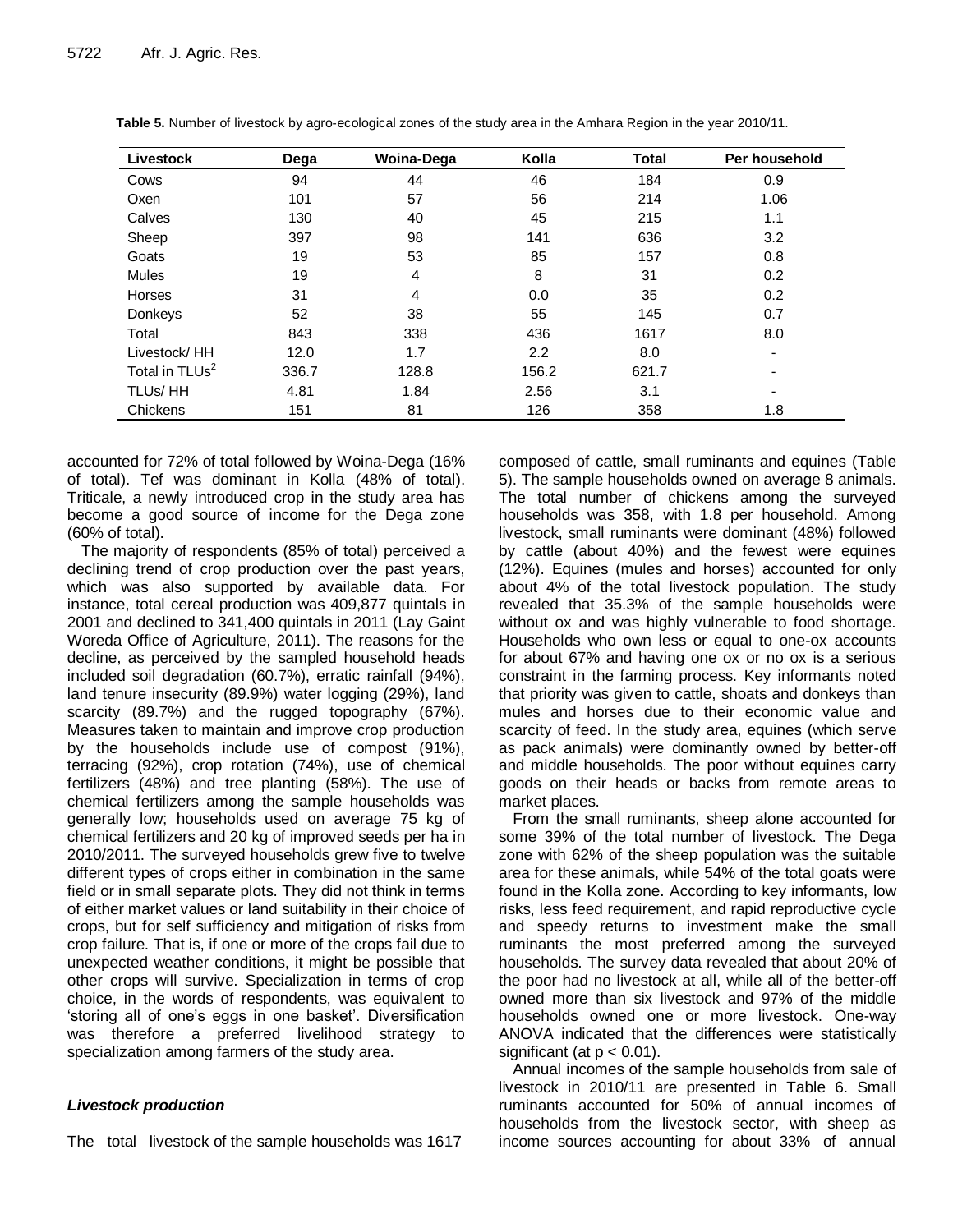| Livestock      |         | Agro-ecological zone     |         | <b>Total</b> | % of total |  |
|----------------|---------|--------------------------|---------|--------------|------------|--|
|                | Dega    | <b>Woina-Dega</b>        | Kolla   |              |            |  |
| Cows           | 1,142.9 | 3,000.0                  | 196.7   | 4,339.8      | 27.5       |  |
| Ox             | 392.9   | 714.3                    | 344.3   | 1,451.5      | 9.2        |  |
| Calves         | 400.0   | 228.6                    | 170.49  | 799.1        | 5.1        |  |
| Sheep          | 2,857.1 | 2,008.7                  | 295.1   | 5,160.9      | 32.8       |  |
| Goats          | ۰       | 142.9                    | 2,655.7 | 2,798.6      | 17.8       |  |
| Mules          | 71.4    | $\overline{\phantom{0}}$ | 131.14  | 202.5        | 1.3        |  |
| Horses         | 428.6   | $\blacksquare$           | 0.0     | 428.6        | 2.7        |  |
| <b>Donkeys</b> | 142.9   | 101.4                    | 3.27.9  | 572.2        | 3.6        |  |
| Total          | 5,435.8 | 6,195.9                  | 4,121.3 | 15,753       | 100        |  |
| % of total     | 34.5    | 39.3                     | 26.2    | 100          |            |  |

**Table 6.** Estimated average incomes of the sample households from sale of livestock (in Birr) in 2010/11 (Birr 17.67 = US\$ 1.0).

income. Agro-ecologically, Dega accounts for 55.4% and Kolla was the least (about 7% of total income). On the other hand, goats were the major sources of income in Kolla zone (95% of total). In general, sheep in Dega, cattle in Woina-Dega and goats in Kolla were the important financial resources, which together constituted about 80% of the annual income of the sample households from the livestock sector.

Sample household heads were asked to mention major challenges faced by the livestock sector in the study area. Accordingly, poor nutrition (45% of respondents), scarcity of forage and grazing land (92% of respondents), shortage of water (56% of respondents), poor management practices (23% of respondents) and diseases (85% of respondents) were listed as the major constraints to livestock production. A previous study (Rami, 2002) reported that in Lay Gaint district no fodder was left, the landscape was barren and full of gullies and livestock were emaciated. Ellis and Tasew (2005), in their study close to the present study area, also reported similar results in which the poorest and most vulnerable groups in rural Ethiopia suffered from scarcity of livestock due to animal diseases and shortage of grazing resources.

## *Non-farm and off-farm incomes*

In the study area, non-farm and off-farm activities include casual labor, selling of fuel wood and charcoal, petty trading, handicrafts, grain milling and selling of local drinks. As it is shown in Table 7, the total off-farm/nonfarm income per household was Birr 1075.9 (US\$  $1.0 =$ 17.67 Birr by that time) for the year 2010/11. On per capita basis, it was Birr 205.6. Josef and Laktech (2009) found an average income per capita of Birr 194 in their study for the whole of Ethiopia. It was found that the largest source of income from the total was engagement in causal labor (25.2% of total), followed by that of income from grain milling (23.5%), sale of charcoal and

fuel wood (19%) and grain trading (8.7%) (Table 7). Key informants indicated that lack of employment opportunities, shortage of start-up capital, limited skills, and weak marketing systems were the major reasons for the poor performance of non-farm activities in the study area.

By wealth categories, average incomes from non-farm and off-farm activities of the better-off, middle and poor households were Birr 2,634, 688 and 990, respectively. This suggests that the poor were more likely to be engaged in non-farm/off-farm activities than the middleincome groups in the study area. However, the activities in which the largest number of the poor households were engaged were food-for-work or cash-for-work (85%) followed by causal labor (81%), While for the better-off, grain milling and grain trading accounted for 98 and 87% of employment in non-farm/off-farm activities, respectively. It appears therefore that, as Ellis and Allison (2004) argued, the better-off as opposed to the poor have greater freedom to choose among a wider range of nonfarm activities. Overall, about 25% of the surveyed households were engaged in non-farm/off-farm activities in 2010/11, which was much lower even by standards of Sub-Saharan Africa (SSA) average at 42% (Ellis, 2005).

#### **Household annual incomes as livelihood outcomes**

As it is shown in Table 8, the major sources of income for the sample households were categorized as agricultural production (sale of trees, fruits, crops and livestock), offfarm and non-farm activities, public works programs and remittances. The results indicated that income from agricultural production was the dominant, distantly followed by non-farm/off-farm incomes sources (7.3%). Non-farm/off-farm income sources had reached to 74% in some countries of Africa (Tasie et al., 2012) and 46% in Latin America (Sanchez, 2005). However, agricultural production in the study area is constrained by scarcity of farmland, land degradation, frequent drought, erratic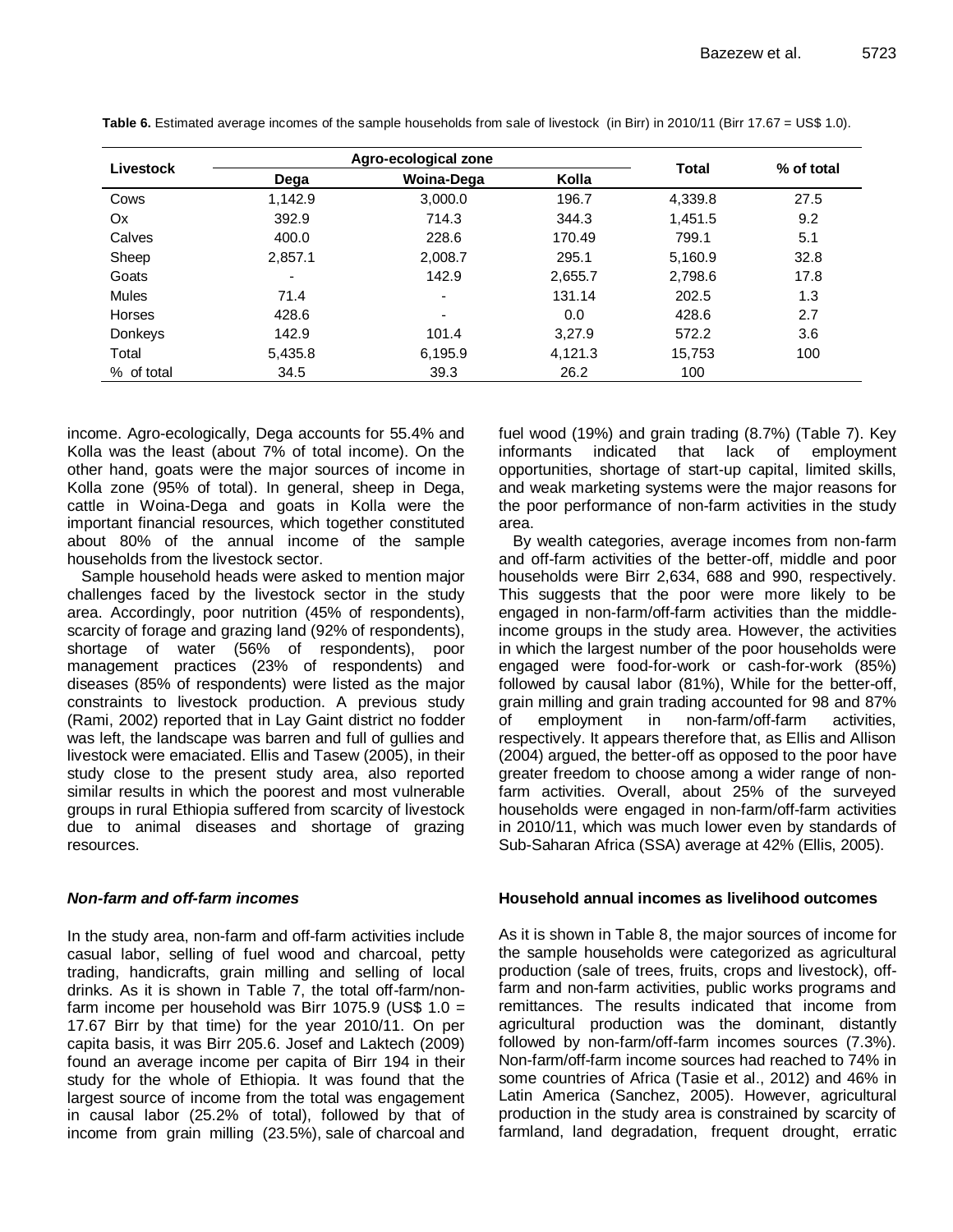| Sources of non-farm/off-farm incomes | Dega    | <b>Woina-Dega</b>        | Kolla  | <b>Total Birr</b> | % of total |
|--------------------------------------|---------|--------------------------|--------|-------------------|------------|
| Grain trading                        | 14,760  | 500                      | 3,500  | 18.760            | 8.7        |
| Livestock trading                    | 3,000   | 4.300                    | 5.000  | 12,300            | 5.7        |
| Selling local drinks                 | 380     | 1.250                    | 6.807  | 8.437             | 3.9        |
| Weaving                              | 2,300   |                          | 5,850  | 8,150             | 3.8        |
| Selling commodities/petty trading    | 1,000   | 600                      |        | 1,600             | 0.7        |
| Carpentry                            |         | 280                      |        | 280               | 0.1        |
| <b>Blacksmith</b>                    | 5,000   | $\overline{\phantom{a}}$ | 2,300  | 7.300             | 3.4        |
| Grain milling                        | 48,000  | $\overline{\phantom{a}}$ | 3,000  | 51,000            | 23.5       |
| Causal labor                         | 35,047  | 14,150                   | 5,605  | 5.4802            | 25.2       |
| Sale of dung cakes                   | 6,000   |                          | 3,270  | 9.270             | 4.2        |
| Sale of charcoal and fuel wood       | 12,145  | 9,630                    | 17,000 | 38,775            | 19.0       |
| Sale of grass                        | 3.080   | 300                      | 2,200  | 5.580             | 2.6        |
| Total income                         | 1,30712 | 31,010                   | 54,532 | 216,254           | 100        |
| Total annual income per household    | 1,867.3 | 443.0                    | 894.0  | 1,075.9           |            |

**Table 7.** Non-farm/off-farm incomes by agro-ecological zones (in Birr) in 2010/11 (Eth. Birr 17.67 = US\$ 1.0).

rainfall, scarcity of farm oxen, and low use of yield enhancing inputs. It was investigated that total annual income from the different sources varied by agroecological zones. Dega zone was relatively better than the other two because of more favorable environmental circumstances such as a good intra-annual distribution of rainfall. KIs and FGD participants informed that Woina-Dega and Kolla zones were frequently affected by drought and farmlands were extremely degraded. In addition, households in these two zones suffered from asset poverty and overall household incomes from the different sources were low (Table 8).

## **Mediating factors in livelihood outcomes of households**

The livelihood portfolio of the surveyed households was influenced by covariate, idiosyncratic and institutional factors. For example, access to credit, communication systems, market facilities and extension services are institutional factors that affect livelihoods of the rural poor. This means that institutions assist rural poor households to employ particular adaptive strategies to mitigate food insecurity outcomes. Targeting safety nets beneficiaries and creating household assets for graduation from the program are also important institutional factors in the study area. The study revealed that 56% of sample households were covered by the safety nets program of the government. However, 82% of the sample households expressed dissatisfaction with the services the safety nets program; for instance, the majority of respondents in the 'poor' income category for this study (61.1% of the total) had no clear idea about the beneficiaries targeting and selection criteria. This suggests that lack of transparency and accountability in targeting safety nets beneficiaries is a limitation of the

local institutions. Similarly, respondents also mentioned high interest rate (18%) of local microfinance institutions, and poor infrastructure as major institutional constraints to their livelihoods. Land tenure insecurity, the resettlement program and unfair distribution of food transfer handouts were also important institutional factors to households' livelihood outcomes as cited by KIs and FGD participants. Degefa (2005) also indicated that inappropriate tenure system, inefficient and unstable rural policies, marginalization of some groups of people and lack of participation in decision-making process are power and policy bottlenecks that could result in negative livelihood outcomes.

## **Determinants of household livelihood outcomes**

Rural households' livelihood outcomes are generally influenced by a range of biophysical, socioeconomic and institutional factors. In this study, annual total income of households was taken as a proxy to their livelihood outcomes and hence the dependent variable for the regression modeling. Explanatory variables considered include a range of biophysical and socioeconomic factors, a total of 12 variables (Table 9). The maximum likelihood estimates of the multiple regression model showed that livestock ownership, fruits and trees production, access to credit, agro-ecology and engagement in non-farm activities were the important factors influencing annual incomes of households, and thus their livelihood outcomes. The coefficient of multiple determination is 0.828, indicating that about 83% of the variation in total annual income of the sample households was captured by the model.

As it is shown in Table 9, Agro-ecology as a variable captures influence of locational factors on household annual incomes. It was found that households in the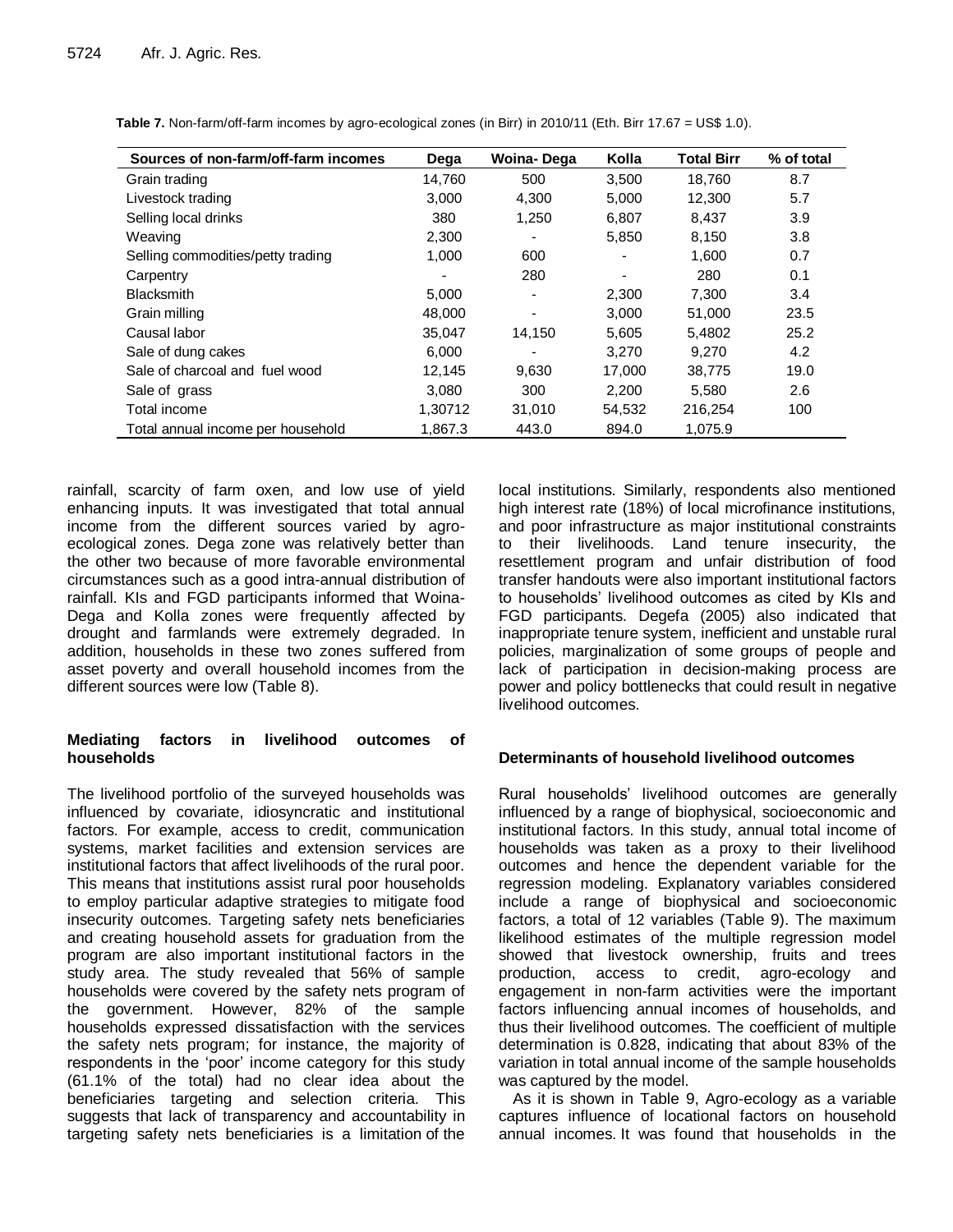| Source of income                   | Dega     | Woina-Dega               | Kolla                    | <b>Total income</b> | % of total |
|------------------------------------|----------|--------------------------|--------------------------|---------------------|------------|
| Crops produced and consumed        | 11,647.2 | 4.823.9                  | 5,118.1                  | 21,589.2            | 49.3       |
| Stored for seed reserve            | 435.0    | 332.4                    | 349.0                    | 1.116.4             | 2.5        |
| Selling of eucalyptus tree         | 200.0    | 86.0                     | $\overline{\phantom{a}}$ | 286.0               | 0.7        |
| Selling of fruits (highland apple) | 311.9    | $\overline{\phantom{0}}$ | $\overline{\phantom{a}}$ | 311.9               | 0.7        |
| Selling of livestock production    | 5,435.8  | 6,195.9                  | 4,121.3                  | 15.753              | 36.0       |
| Off-farm and non-farm incomes      | 1,867.3  | 443.0                    | 894.0                    | 3.204.3             | 7.3        |
| Public works                       | 417.1    | 280.4                    | 254.1                    | 951.6               | 2.2        |
| Gift/remittances                   | 545.1    | 22.9                     | 44.3                     | 612.3               | 1.3        |
| Total income per year              | 20,859.4 | 12,184.5                 | 10,780.8                 | 43,824.7            | 100        |
| % of total                         | 47.6     | 27.8                     | 24.6                     | 100                 |            |

**Table 8.** Estimated average incomes from different sources by agro-ecological zones of the study area in the Amhara Region (in Birr) in 2010/11 (Eth. Birr 17.67 = US\$ 1.0).

**Table 9.** Multiple linear regression results.

| <b>Explanatory variable</b>                 | Unit of measurement                              | <b>Unstandardized</b><br>coefficient |            | <b>Standardized</b><br>coefficient | t        | P value         |
|---------------------------------------------|--------------------------------------------------|--------------------------------------|------------|------------------------------------|----------|-----------------|
|                                             |                                                  | в                                    | Std. error | <b>Beta</b>                        |          |                 |
| (Constant)                                  |                                                  | 849.892                              | 438.292    |                                    | 0.591    | $0.555^{N_{S}}$ |
| Agro-ecology                                | Categorical (1=Dega, 2= Woina-<br>Dega, 3=Kolla) | $-409.078$                           | 69.228     | $-0.269$                           | $-5.234$ | $0.000***$      |
| <b>Family size</b>                          | <b>Number</b>                                    | 236.387                              | 22.346     | 0.112                              | 1.932    | $0.055*$        |
| Sex of HHHs                                 | Dummy $(0=F, 1=M)$                               | 605.832                              | 42.504     | 0.050                              | 0.943    | $0.347^{NS}$    |
| Age of HHHs                                 | <b>Number</b>                                    | $-8.748$                             | 15.989     | $-0.027$                           | $-.547$  | $0.585^{NS}$    |
| <b>Education of HHHs</b>                    | Dummy (0=illiterate, 1= literate)                | 94.243                               | 38.575     | 0.011                              | .215     | $0.830^{NS}$    |
| Farm size                                   | ha                                               | -144.396                             | 90.648     | $-0.014$                           | $-.294$  | $0.769^{NS}$    |
| Number of plots                             | <b>Number</b>                                    | 352.539                              | 72.824     | 0.115                              | 2.04     | $0.043**$       |
| Engagement in non/off-<br>farm activities   | Dummy (0=yes, $1 = no$ )                         | 0.151                                | 0.061      | 0.141                              | $-2.489$ | $0.004***$      |
| Livestock ownership                         | Number of livestock in TLU                       | 145.827                              | 30.603     | 0.338                              | 4.765    | $0.000***$      |
| Access to credit<br>services                | Dummy (0=yes, 1=no)                              | 1.008                                | 0.202      | 0.242                              | 4.981    | $0.000***$      |
| Membership in equip                         | Dummy $(0 = yes, 1 = no)$                        | 0.345                                | 0.573      | 0.038                              | .601     | $0.548^{NS}$    |
| <b>Fruits</b><br>and<br>trees<br>production | Income from sale of produce in<br>Birr           | 0.565                                | 0.093      | 0.311                              | 6.068    | $0.000***$      |

\*\*Significant at 0.05; \* significant at 0.1; \*\*\*Significant at 0.01; <sup>NS</sup> not significant; HHHs = household heads; F = 22.5; df (12, 188); p < 0.001; R =  $0.91$ ; R<sup>2</sup> = 0.828.

Kolla and Woina-Dega areas earned less annual incomes compared to those living in the Dega agro-ecological zone. This could be explained by their inaccessibility and poor infrastructure. Livestock ownership was strongly and positively correlated to annual income of households (at P < 0.001). A unit increase in livestock ownership (in TLU) increases annual household income by a factor of 0.33. Previous studies in different parts of the country have reported similar results that livestock possession positively and significantly influenced household incomes (Deressa, 2010; Devereux et al., 2003; Million, 2010; Mesay, 2009).

Access to credit showed positive and significant correlation with annual income of households (at  $p <$ 0.001). As credit availability increases by one unit, annual income of households increases by a factor of 0.242. A similar, positive and significant credit-household income, relationship was reported by Beyene (2008). In the drought-prone areas of Ethiopia where crop production is highly affected by amount and temporal distribution of rainfall, access to credit fills food gaps of households and helps households to diversify their livelihood options. Among the surveyed households, some 40% had actually taken credit from different sources, while almost all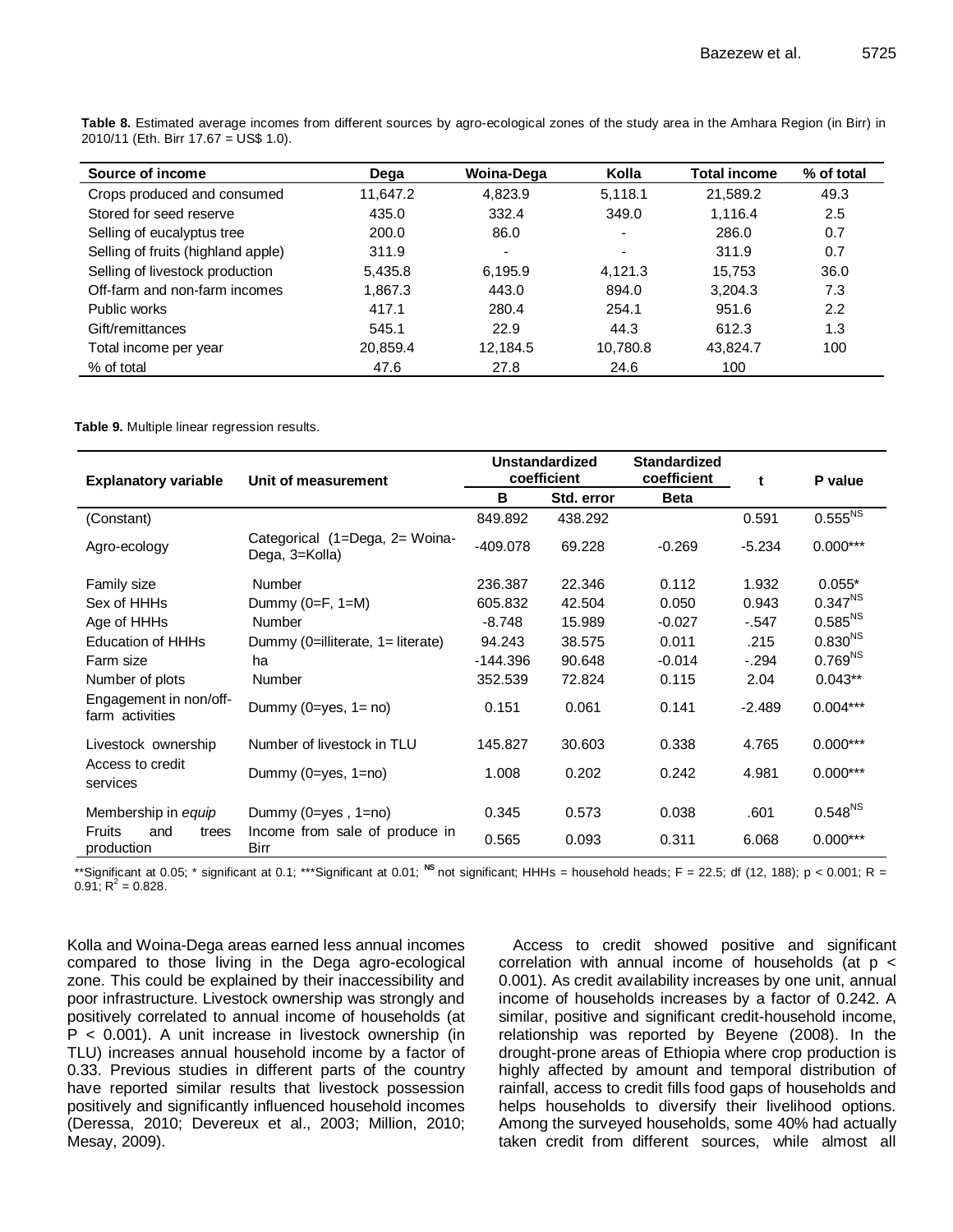agreed that credit service was available in their area but did not take themselves. Non-farm/off-farm incomes were positively and significantly correlated with annual income of households (at  $p < 0.001$ ). Other variables held constant, engagement in non-farm/off-farm activities increases households' annual incomes by a factor of 0.059.

Growing of fruits and trees was found to be important in livelihood outcomes of households in the study area. It was found that fruits and trees production increases households' annual incomes by a factor of 0.204. A similar finding was reported by an earlier study that selling and trading of eucalyptus tree had become a main source of income along the main road that connects Gondar to Mekele (Rami, 2002). Number of farm plots owned was positively and significantly correlated with annual income of households; other variables held constant, a unit increase in number of plots owned increases households' annual incomes by a factor of 0.077.

Family size showed positive and significant correlation with household annual incomes (at  $p < 0.1$ ). This result was consistent with the findings of Tasie et al. (2012), but contradicts those of Chukwuemeka et al. (2011) and Fausat (2012) who reported negative and significant correlation between family size and household annual incomes.

## **Conclusions**

This study explored livelihood assets, strategies and food security outcomes of rural households in a drought-prone environment in highland Ethiopia by using Lay Gaint woreda as a case study site and the sustainable rural livelihoods (SRL) framework as a guiding conceptual frame. A major finding is that despite the low level of productivity related to local environmental constraints, rural livelihoods remain undiversified with small scale rain-fed agriculture providing the primary source of livelihood for the large majority of sample households (~93% of respondents). Very few households were engaged in off-farm/non-farm activities. Lack of access to non-farm and off-farm activities is perhaps a major cause for the low coping and adaptive capacities of households in times of food security crises. Rainfall variability was found to be a major contributor for the poor performance of the agricultural sector in all agro-ecological zones in the woreda but the problem was more severe in the Woina-Dega and Kolla agro-ecological zones, where some 94 and 62%, respectively, of the food insecure households reside. The use of yield-enhancing agricultural inputs such as chemical fertilizers and improved seeds was extremely low, and this was attributed to the severe land degradation and rainfall variability in the area. Food insecurity is a chronic problem in that, on average, households in the study area consume from own production for only about six months,

and depend for the remaining period on the safety nets programme and other casual income generating activities.

Linear regression analysis identified livestock ownership, fruits and trees production, agro-ecology/ location, access to credit and engagement in nonfarm/off-farm activities as significant determinants of annual incomes of households. Improving food security of rural households in the study area requires integrated rural development interventions aimed at improved natural resources management and diversification of livelihood strategies including interventions to create access to credit and non-farm employment opportunities. In addition, geographically differentiated development interventions will improve household livelihood security in the study area, and in other similar environments in the country.

#### **ACKNOWLEDGEMENTS**

We would like to express our thanks to Lay Gaint woreda agriculture and food security experts and the sampled households for their kind cooperation for the study. Financial support to the study was obtained from Bahir Dar University.

#### **Notes**

1. The lowest tiers in the administrative structure of Ethiopia.

2. Tropical Livestock Unit is equivalent to a livestock weight of 250 kg, and the conversion factors vary according to the type of livestock. Accordingly,  $ox = 1.0$ TLU, cow = 1.0 TLU, sheep/goat = 0.13 TLU, calf =  $0.2$ TLU, horse/mule = 1.1 TLU, donkey =0.7 TLU (Fekadu, 2010).

#### **REFERENCES**

- Adugna E, Wagayehu B (2012). Causes of household food insecurity in Wolayta: Southern Ethiopia. J. Stored Prod. Postharv. Res. 3:35-48.
- Aklilu T, Aklilu A, Yigzaw D, Tilahun T (2000). Farming systems in Lay Gaint Woreda: Constraints and possible research and development interventions. Adet Agricultural Research Center, Bahir Dar, Ethiopia.
- Alebachew A (2011). Climate change and rural livelihoods in northern Ethiopia: Impacts, local adaptation strategies and implications for institutional interventions. Forum of Social Studies, Addis Ababa, Ethiopia.
- Ayele T (2008) Livelihood adaptation, risks and vulnerability in rural Wolaita, Ethiopia. PhD dissertation, Norwegian University of Life Sciences, UMB.
- Babu S, Sanyal P (2009). Food security, poverty and nutrition policy analysis: statistical methods and applications. Elsevier, Inc. New York.
- Barrett CR, Webb P (2001). Non-farm income diversification and household livelihood strategies in rural Africa: concepts, dynamics and policy implication. Cornell University, USA.
- Baumann P (2002). Improving access to natural resources for the rural poor: A critical analysis of central concepts and emerging trends from